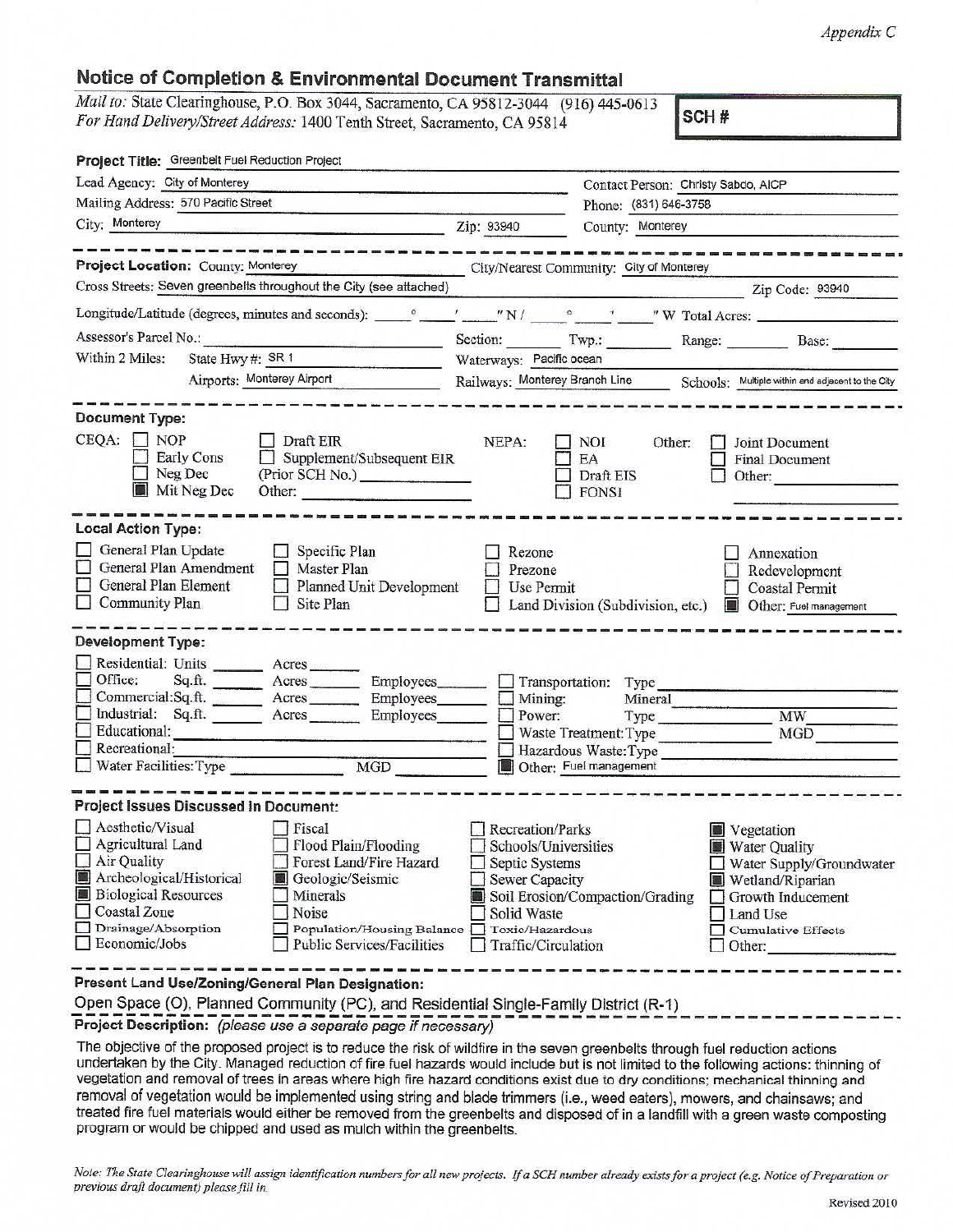# **Reviewing Agencies Checklist**

|             | Air Resources Board                                                                   |              | Office of Historic Preservation                                                                                                  |
|-------------|---------------------------------------------------------------------------------------|--------------|----------------------------------------------------------------------------------------------------------------------------------|
|             | Boating & Waterways, Department of                                                    |              | Office of Public School Construction                                                                                             |
|             | California Emergency Management Agency                                                | S            | Parks & Recreation, Department of                                                                                                |
|             | California Highway Patrol                                                             |              | Pesticide Regulation, Department of                                                                                              |
| S           | Caltrans District # 5                                                                 |              | Public Utilities Commission                                                                                                      |
|             | Caltrans Division of Aeronautics                                                      | $\mathbf{s}$ | Regional WQCB # 3                                                                                                                |
|             | Caltrans Planning                                                                     |              | <b>Resources Agency</b>                                                                                                          |
|             | Central Valley Flood Protection Board                                                 |              | Resources Recycling and Recovery, Department of                                                                                  |
|             | Coachella Valley Mtns. Conservancy                                                    |              | S.F. Bay Conservation & Development Comm.                                                                                        |
|             | $\mathbf{s}$<br><b>Coastal Commission</b>                                             |              | San Gabriel & Lower L.A. Rivers & Mtns. Conservancy                                                                              |
|             | Colorado River Board                                                                  |              | San Joaquin River Conservancy                                                                                                    |
|             | Conservation, Department of                                                           |              | Santa Monica Mtns. Conservancy                                                                                                   |
|             | Corrections, Department of                                                            |              | <b>State Lands Commission</b>                                                                                                    |
|             | Delta Protection Commission                                                           |              | <b>SWRCB: Clean Water Grants</b>                                                                                                 |
|             | Education, Department of                                                              |              | <b>SWRCB: Water Quality</b>                                                                                                      |
|             | <b>Energy Commission</b>                                                              |              | <b>SWRCB: Water Rights</b>                                                                                                       |
| S           | Fish & Game Region # 4                                                                |              | Tahoe Regional Planning Agency                                                                                                   |
|             | Food & Agriculture, Department of                                                     |              | Toxic Substances Control, Department of                                                                                          |
|             | Forestry and Fire Protection, Department of                                           |              | Water Resources, Department of                                                                                                   |
|             | General Services, Department of                                                       |              |                                                                                                                                  |
| $S_{\perp}$ | Health Services, Department of                                                        |              | Other:                                                                                                                           |
|             | Housing & Community Development                                                       |              | Other:<br><u> La componente de la componente de la componente de la componente de la componente de la componente de la compo</u> |
| s           | Native American Heritage Commission                                                   |              |                                                                                                                                  |
|             | Local Public Review Period (to be filled in by lead agency)<br>Starting Date 9/3/2020 |              |                                                                                                                                  |
|             |                                                                                       |              | Ending Date 10/5/2020                                                                                                            |
|             |                                                                                       |              |                                                                                                                                  |
|             | Lead Agency (Complete if applicable):                                                 |              |                                                                                                                                  |
|             | Consulting Firm: Denise Duffy & Associates, Inc.                                      |              | Applicant: City of Monterey                                                                                                      |
|             | Address: 947 Cass Street Suite 9                                                      |              | Address: 570 Pacific Street                                                                                                      |
|             | City/State/Zip: Monterey, California 93940                                            |              | City/State/Zip: Monterey, CA 93940                                                                                               |
|             | Contact: Josh Harwayne                                                                |              | Phone: 831-646-3758                                                                                                              |
|             | Phone: (831) 373-4341 Ex. 25                                                          |              |                                                                                                                                  |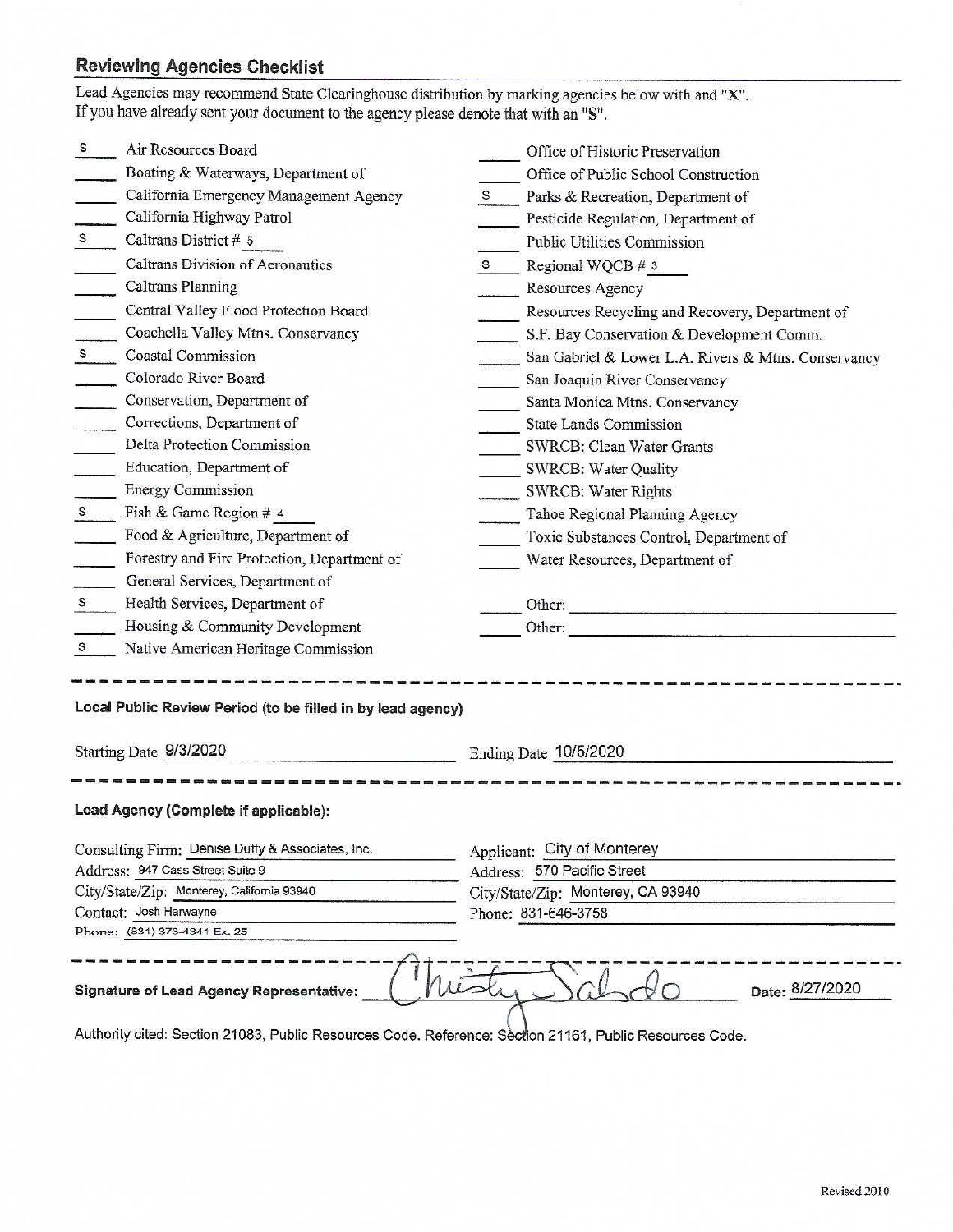# Additional Information

# **Project Location**

The project includes seven greenbelts throughout the City of Monterey. The following provides the location details for each greenbelt:

## **Veteran's Park**

*Latitude/Longitude:* 36°36'1.319"N, 121 °54'31.913"W

*Assessor's Parcel* **No:** 001-992-008-000

*Total Acres:* 15.7

*Schools within* **2** *miles:* Pacific Grove Community High School, Santa Catalina School, Naval Postgraduate School, Bay View Academy, Walter Colton Middle School, San Carlos School, Monte Vista Elementary, Monterey Peninsula College, Monterey High School, La Mesa Elementary, Cypress Continuation High School, Pacific Grove High School, Trinity Christian High School, Forest Grove Elementary, Pacific Grove Middle School, Robert Down Elementary, Big Sur Charter School

# **Monte Vista**

*Latitude/Longitude:* 36°35'27 .219" N, 121 °54'56.563"W

**Assessor's** *Parcel* **No:** 014-031-003-000, 014-041- 014-000, 001-631-016-000, 001-642-008-000, 001- 661-042-000

## *Total Acres:* 7.8

*Schools within 2 miles:* Pacific Grove Community High School, Santa Catalina School, Naval Postgraduate School, Bay View Academy, Walter Colton Middle School, San Carlos School, Monte Vista Elementary, Monterey Peninsula College, Monterey High School, La Mesa Elementary, Cypress Continuation High School, Pacific Grove High School, Trinity Christian High School, Forest Grove Elementary, Pacific Grove Middle School, Robert Down Elementary, Big Sur Charter School, Stevenson School

# **Carmelo Street**

*Latitude/Longitude:* 36°35'32. 71"N, 121 °53'52.S0l"W

## *Assessor's Parcel No:* N/A

## **Total Acres:** 0. 7

*Schools within* **2** *miles:* Pacific Grove Community High School, Santa Catalina School, Naval Postgraduate School, Bay View Academy, Walter Colton Middle School, San Carlos School, Monte Vista Elementary, Monterey Peninsula College, Monterey High School, La Mesa Elementary, Cypress Continuation High School, Pacific Grove High School, Trinity Christian High School, Forest Grove Elementary, Pacific Grove Middle School, Robert Down Elementary, Big Sur Charter School

# **Don Dahvee**

*Latitude/Longitude:* 36°35'21.054" N, 121 °53' 45.843"W

*Assessor's Parcel* **No:** 001-751-001-000, 001-743- 016-000, 001-761-044-000

## *Total Acres:* 71.5

*Schools within 2 miles:* Santa Catalina School, Naval Postgraduate School, Bay View Academy, Foothill Elementary, Walter Colton Middle School, San Carlos School, Monte Vista Elementary, Monterey Peninsula College, Monterey High School, La Mesa Elementary, Cypress Continuation High School, Pacific Grove High School, Trinity Christian High School, Carmel High